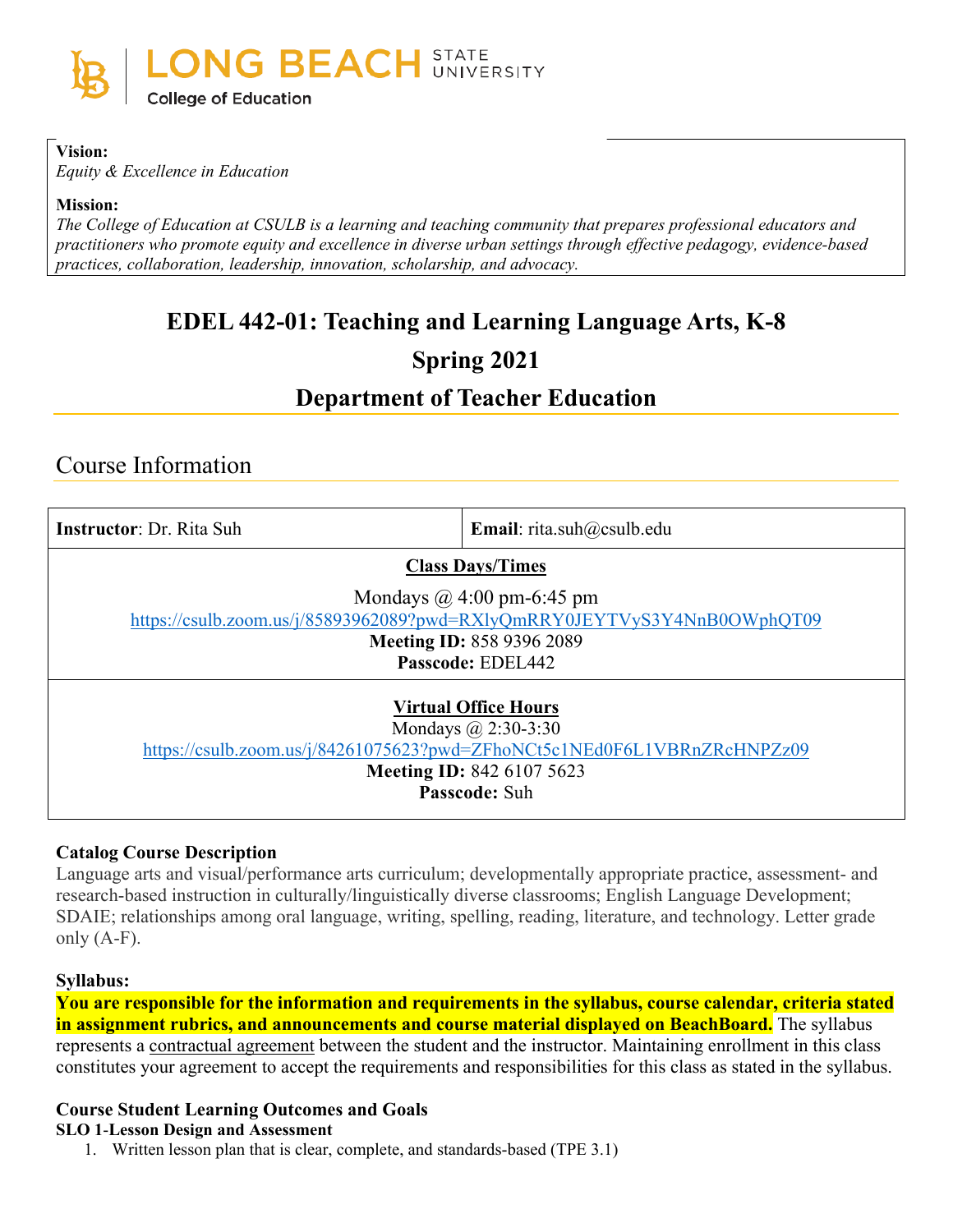- 2. Lesson plan that includes an appropriate three-part objective (content, level of cognition, proving behavior) (TPEs 3.3, 4.1, 5.8)
- 3. Lesson plan that includes a formative assessment tool and clear plan for summative assessment that allows Teacher Candidates to demonstrate mastery in a variety of ways (TPE 3.4, 5.1)
- 4. Lesson plan that includes a step-by-step approach to the instructional sequence, procedures aligned with the lesson objective and appropriate task analysis (TPE 4.4)
- 5. Include plans for engaging Teacher Candidates, modeling, active participation, and checks for understanding (TPE 1.4, 1.8, 3.3, 4.7)
- 6. Lesson plan includes differentiated instruction (materials and/or proving behavior) for English Learners and at least one other identified subgroup at tiers  $1 \& 2$  (TPE 1.4, 1.6, 3.5, 3.6, 4.4, 5.7, 5.8)
- 7. Lesson plan includes opportunities for Teacher Candidates to actively think critically and work collaboratively (TPE 1.5, 4.6)
- 8. Lesson goals and instructional strategies are based on student learning needs (TPE 1.1, 3.2, 4.2)
- 9. Lesson plan incorporates appropriate and available technology (TPE 3.7, 3.8, 4.7, 4.8)

### **SLO 2**-**Lesson Implementation and Assessment**

- 1. Lesson is taught in alignment with specified standards (TPE 4.3)
- 2. Objective/Learning Target is clearly communicated to all Teacher Candidates (TPE 3.1, 3.2, 4.4)
- 3. Materials are prepared and utilized effectively (TPE 4.3)
- 4. Appropriate pacing is used to teach the lesson and monitor for student learning (TPE 1.5, 4.3, 4.4, 4.7)
- 5. A variety of questioning and active participation (overt and covert) strategies are used throughout the lesson (TPE 4.3)
- 6. The results of active participation strategies are used to make adjustments to the instruction (TPE 1.8, 5.1, 5.2)
- 7. Teacher Candidates are engaged in self-assessment (TPE 4.5, 5.3)
- 8. Uses appropriate wait time during questioning (1.5, 1.6)
- 9. Effectively implements appropriate and available technology (TPE 3.7, 3.8, 4.7, 4.8, 5.3)

### **SLO 3**-**Classroom Management and Environment**

- 1. Teaches, reteaches, or reinforces rules, procedures, and routines (TPE 2.1, 2.2, 2.6)
- 2. Applies appropriate reinforcement techniques throughout the lesson (structure, approximation, extinction, consequences) (TPE 2.3, 2.5)
- 3. Effectively implements proactive and positive classroom management techniques (TPE 2.1, 2.3, 2.5, 2.6)
- 4. Implements appropriate strategies to maintain student motivation (TPE 1.3, 2.3, 2.5, 2.6)

### **SLO 4**-**Professionalism**

- 1. Arrives on-time and prepared to engage in instruction (TPE 6.8)
- 2. Conducts regular reflection on performance (TPE 6.1)
- 3. Establishes professional learning goals (TPE 6.3)
- 4. Learns to communicate effectively and collaborate with all stakeholders (other teachers, administrators, support staff, parents, community members) (TPE 6.4)
- 5. Models ethical conduct of teaching professionals, including use of technology and digital media (TPE 6.5, 6.6)
- 6. Learns how to engage with parents (TPE 1.2, 2.6, 5.5, 6.4)

# **Required Texts/Course Materials:**

- \*Griffin, S. A. (2018). *Teaching and learning language arts from a diverse perspective: An anthology.* ISBN: 978-1-7935-3633-4. Available at: [https://store.cognella.com/82452-1C-001](https://nam12.safelinks.protection.outlook.com/?url=https%3A%2F%2Fstore.cognella.com%2F82452-1C-001&data=04%7C01%7Cstacy.griffin%40csulb.edu%7Cade629eb648f4cf7d71508d8a08ad48d%7Cd175679bacd34644be82af041982977a%7C0%7C0%7C637435865439420000%7CUnknown%7CTWFpbGZsb3d8eyJWIjoiMC4wLjAwMDAiLCJQIjoiV2luMzIiLCJBTiI6Ik1haWwiLCJXVCI6Mn0%3D%7C1000&sdata=eGo%2BoyqIHtEkcHjRF2tkiks8I%2BAnl7Fr7w9EYcT73nw%3D&reserved=0)
	- **If you experience any difficulties**, please email [orders@cognella.com](mailto:orders@cognella.com) or call 858-552-1120 ext. 503.
- \*Zarrillo, J. (2016). *Ready for revised RICA*: A test preparation guide for California's Reading Instruction Competence Assessment (**4th edition**). Columbus, Ohio: Merrill/Prentice Hall. ISBN: 978-0134146355 *\*These texts will be available digitally as a "Day One Digital Access" on the first day of class. The text may be accessed via BeachBoard, and by the add/drop deadline. You will have the opportunity to purchase the digital text for a significantly reduced price.*

# **Recommended Texts and Readings:**

• California Common Core State Standards - English Language Arts. <http://www.cde.ca.gov/be/st/ss/documents/finalelaccssstandards.pdf>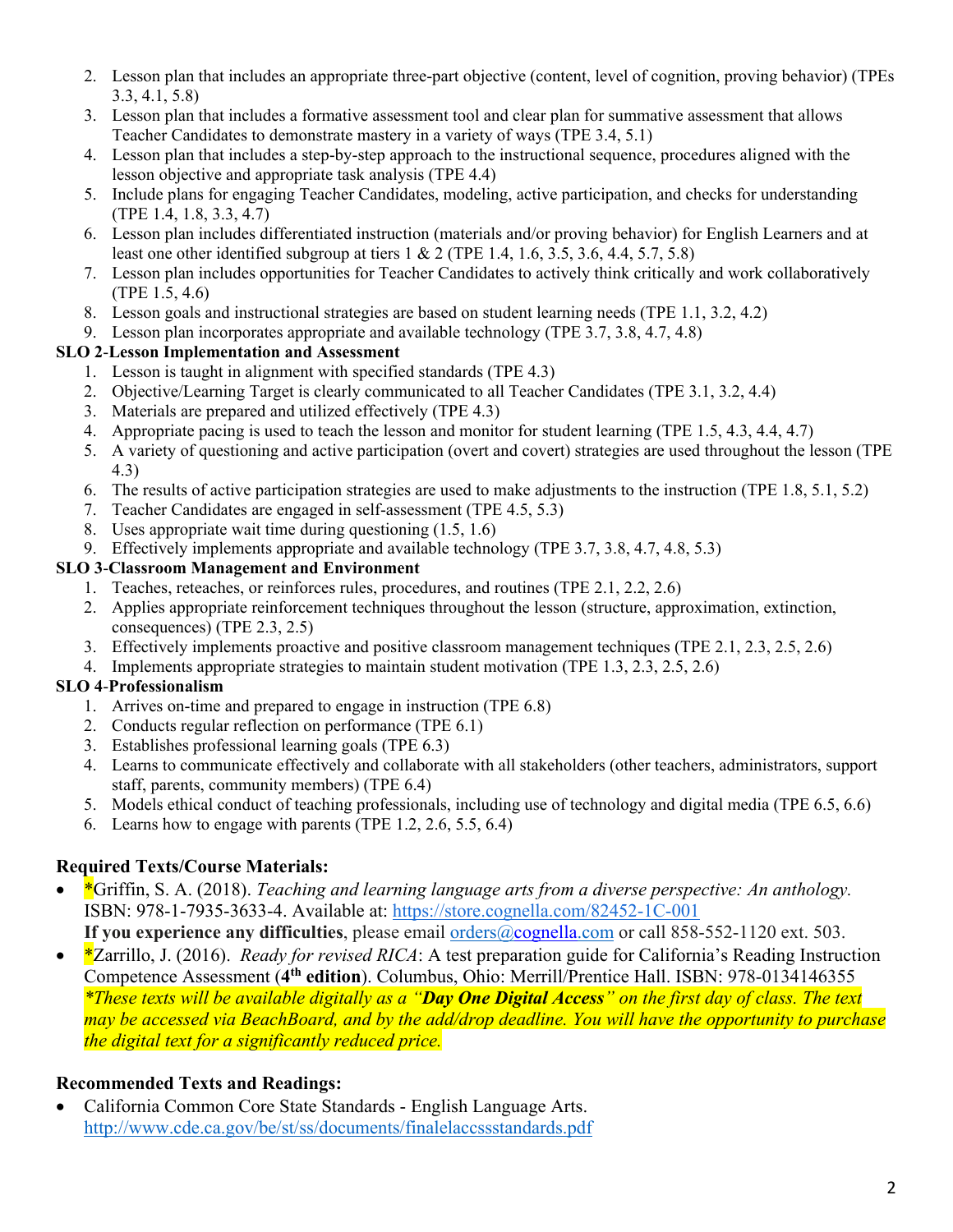• California State Department of Education (2002). *Visual and performing arts framework for California Public Schools, K-12*.<https://www.cde.ca.gov/be/st/ss/index.asp>

# **Mode of Delivery and Technical Requirements**

This course is conducted entirely through Alternative Modes of Instruction, using synchronous online. Students will access the course material and activities on [BeachBoard](https://bbcsulb.desire2learn.com/d2l/home) and are required to participate in synchronous class meetings via [Zoom.](https://csulb.zoom.us/meeting) All students must have access to a computer or other device with Internet functionality to access BeachBoard and Zoom, participate in class activities, and complete assignments. Students must also have access to Internet sufficient to interact in synchronous meetings.

Students who experience unexpected technical issues for a class session or assignment will be provided with the opportunity to make up missed work. Students who experience technical issues during a synchronous meeting or with an assignment should email me as soon as possible to let me know.

To access this course on BeachBoard and [Zoom,](https://csulb.zoom.us/meeting) students will need access to the Internet and a supported web browser (Safari, Google Chrome or Firefox). Log in to [BeachBoard](https://bbcsulb.desire2learn.com/) with your CSULB Campus ID and BeachID password. Once logged in, you will see the course listed in the My Courses widget; click on the title to access the course. To access Zoom, first [install the latest version](https://zoom.us/download) of the Zoom app on your device. Use the link provided and/or sign in using your CSULB Campus ID and BeachID password via Single Sign On to create or join a Zoom session. If students need technical assistance during the course or would like to report a technical issue with BeachBoard or Zoom, they should contact the [Technology Help Desk.](https://www.csulb.edu/academic-technology-services/academic-technology-resources-for-students) The university is expected to provide an in-person computer lab in the University Student Union during 2020-

21 and the opportunity to borrow laptops and/or wi-fi hotspots, if needed. The university will send communications directly to students regarding accessing these resources.

We will use YouTube to upload videos for the ELD Lesson. You will have to create a private YouTube account to upload and share your ELD Lesson <5-minute video with your instructor. Your videos will not be shared with other teacher candidates in the course.

# **Course Communication**

- **Please do not** email the instructor or classmates through BeachBoard; messages will go to a spam folder. Send emails directly through your browser.
- When contacting the instructor, **include the title and section of the course** you are inquiring about. Be sure to use professional language for all correspondence (Ex. Dear Professor Suh, My name is and I am enrolled in class/section number. I have a question about **When emailing, you are required to use your CSULB account.**
- We will use BeachBoard to make announcements, communicate information, post assignments and corresponding due dates, and discuss course-related topics. Please note: It is the student's responsibility to *check BeachBoard a minimum of twice per week*, as it will contain important information about upcoming class assignments, activities, and other elements of the course. Students should also be sure to check their CSULB email accounts a minimum of twice per week to receive important communications about the course from the instructor or other enrolled students.

# Course Policies

# **In-Class Course Work**

• Professional dispositions include display of courtesy toward the instructor and classmates, punctual attendance, observance of due dates, flexibility regarding assignments, and unanticipated changes in the course calendar.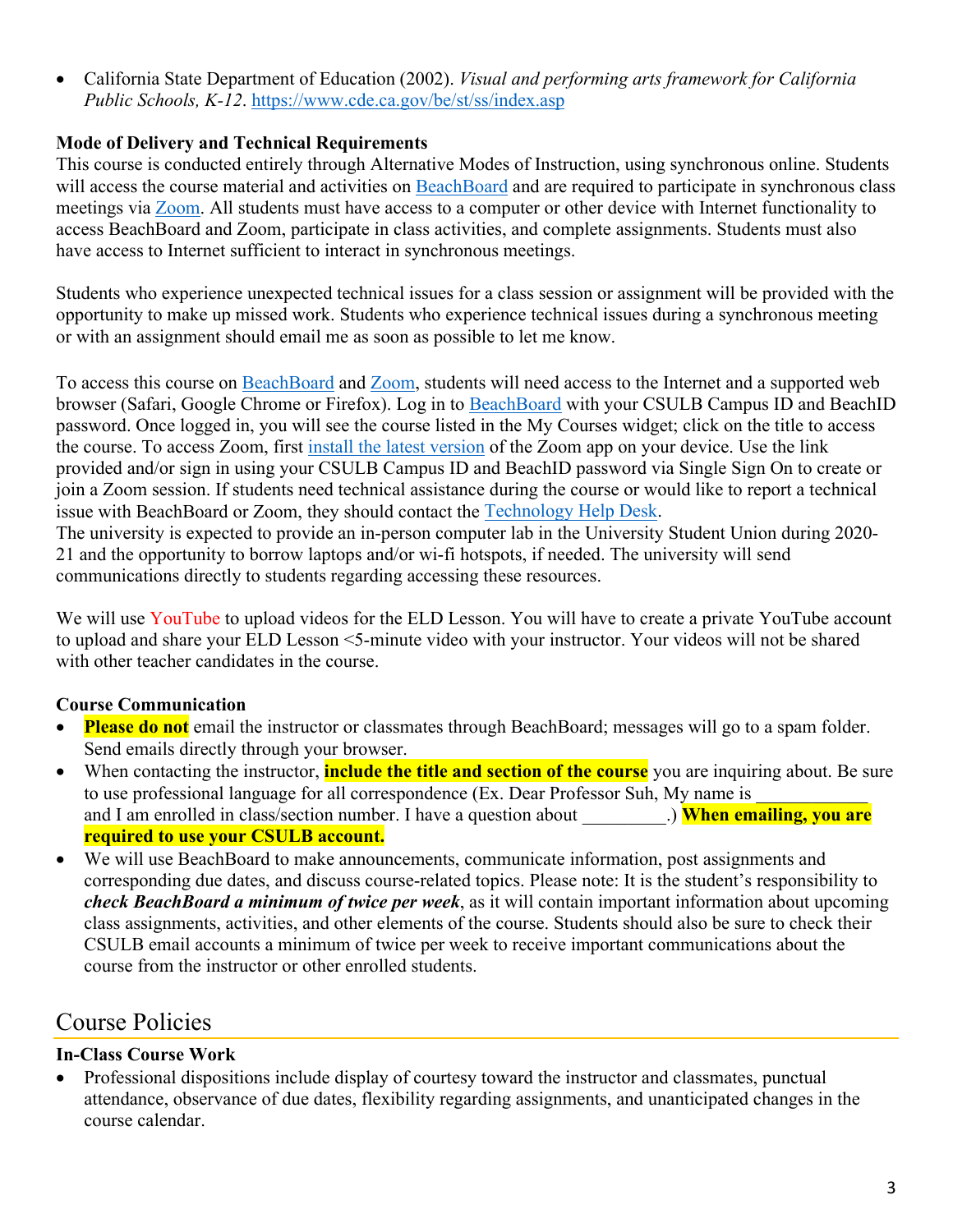• Participation includes demonstration of active contribution to small group and whole class discussion, posing clarification, reflective, and/or information-seeking questions, and communicating ideas or concerns with the instructor.

#### **Attendance and Participation**

- Attendance (e.g., being present for all synchronous class sessions via Zoom) and active participation are essential to your success in this class and is 20% of your grade. Non-participation in either synchronous or asynchronous aspects of the course will negatively impact your grade.
- Students are expected to attend classes promptly and regularly. Please refer to and get familiar with the CSULB Attendance Policy:

[http://web.csulb.edu/divisions/aa/catalog/current/academic\\_information/class\\_attendance.html](http://web.csulb.edu/divisions/aa/catalog/current/academic_information/class_attendance.html)

- On-time attendance at the first class is mandatory. Attendance will be taken at the beginning of each class, and occasionally at the end of class. Any student not attending the first class will be dropped.
- One absence is allowed with no explanation required. Any additional absences or late arrivals more than 30 minutes to class will result in a deduction of 5 points for each absence or tardy from the total possible points in the course, unless it is an official excused absence. Excused absences will be granted only if written evidence (e.g. a doctor's written notice, a letter for jury duty, or a copy of a funeral program) is provided in a timely manner. (University Attendance Policy, PS 01-01, defines excused absences as 1) illness or injury to the student; 2) death, injury, or serious illness of an immediate family member or the like; 3) religious reasons [California Educational Code section 89320]; 4) jury duty or government obligation; 5) University sanctioned or approved activities.)
- *Students missing 3 or more classes will be advised to drop the class and retake it in a subsequent semester.*
- *Students who plan to be tardy or absent must email the professor before class.*

### **S4 @ The Beach**

- ALL credential candidates are required to log their fieldwork hours on  $S4@$  The Beach. Due to the pandemic, we will use alternative assignments to meet the requirements.
- Information on how to complete the Fieldwork log can be found on the Office of Clinical Practice website at [www.csulb.edu/ocps4.](http://www.csulb.edu/ocps4)

### **Plagiarism/Academic Integrity Policy**

There is zero tolerance for cheating, plagiarism, or any other violation of academic integrity in this course. Work submitted is assumed to be original unless your source material is documented using proper citations. Using the ideas or words of another person, even a peer or a web site, as if it were your own, constitutes plagiarism. It is your responsibility to review the University policy on [Cheating and Plagiarism](http://catalog.csulb.edu/content.php?catoid=5&navoid=369#cheating-and-plagiarism) that governs your participation in courses at CSULB.

### **University Withdrawal Policy**

Class withdrawals during the final 3 weeks of instruction are not permitted except for a very serious and compelling reason such as accident or serious injury that is clearly beyond the student's control and the assignment of an Incomplete grade is inappropriate (see [Grades\)](http://www.csulb.edu/depts/enrollment/student_academic_records/grading.html). Application for withdrawal from CSULB or from a class must be filed by the student [online,](https://www.csulb.edu/student-records/dropping-and-withdrawing) whether or not the student has ever attended the class; otherwise, the student will receive a grade of "WU" (unauthorized withdrawal) in the course. View the CSULB guidelines on [Dropping and Withdrawal](https://www.csulb.edu/student-records/dropping-and-withdrawing#:%7E:text=Policy,after%20separation%20from%20the%20university.) for more detailed information.

### **Special Needs Accommodations**

Students with a disability or medical restriction who are requesting a classroom or academic accommodation should contact the Bob Murphy Access Center (BMAC) located in the Student Success Center, #110, or by phone at 562-985-5401 or via email at *[BMAC@csulb.edu](mailto:BMAC@csulb.edu)*. The BMAC will work with the student to identify a reasonable accommodation in partnership with appropriate academic offices and medical providers. We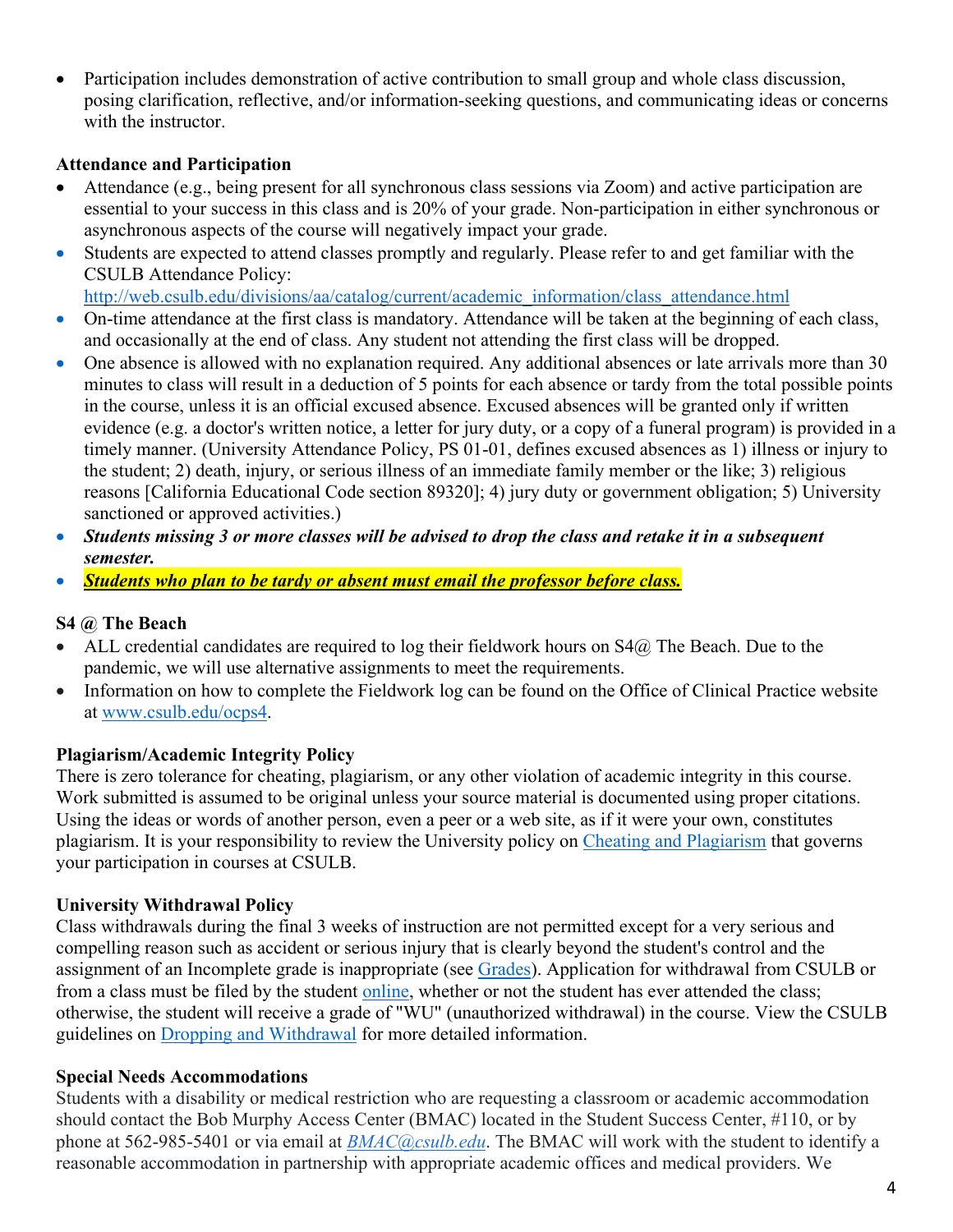encourage students to reach out to BMAC as soon as possible. It is the student's responsibility to notify the instructor in advance of the need for accommodation related to a university-verified disability. If you require accommodations you must advise the instructor on the first day of class.

# Additional Information

## **Student Support Services**

The Division of Student Affairs has prepared a helpful guide, [Student Resources During COVID-19.](https://rb.gy/ql7w8j) A full list of student support services is also available on the [Programs and Services](http://web.csulb.edu/divisions/students/programs.html) website. All units and programs are offering services, primarily in a virtual format; visit individual websites for up-to-date contact information.

Students who are facing challenges resulting in housing and/or food insecurity are urged to contact the [Basic](http://web.csulb.edu/divisions/students/basic_needs_program/index.html)  [Needs Program.](http://web.csulb.edu/divisions/students/basic_needs_program/index.html) Students may also email [supportingstudents@csulb.edu](mailto:supportingstudents@csulb.edu) or call (562)985-2038*.*

# Course Evaluation Components and Grading

### **Grading and Late Work/Make-up Policy**

- All assignments are to be typed in Microsoft Word and formatted using Times New Roman, 12-point font, double-spaced, and 1" margins.
- All assignments are to be uploaded to BeachBoard except when otherwise indicated.
- Assignments are performance-based and graded according to specific criteria as stated on Assignment Rubrics.
- Prior to doing any assignment, use the rubric as a checklist for your work.
- The instructor is more than willing to clarify any questions about assignment criteria.
- Partial or off-topic assignments will not be accepted for grading.
- Late submissions, within one week of the deadline, will be penalized by 20%.
- No late assignments will be accepted 8 days after the initial due date or one week before the final day of class, or thereafter.
- Keep a copy of each assignment for your own records.

\* At the instructor's discretion, students will be given the opportunity to resubmit up to two (2) assignments for a higher grade. No late papers, off-topic, or incomplete assignments are eligible for rewriting. Inattention to the assignment criteria in the rubric sheet disqualifies a paper for rewriting. Resubmitted assignments are not eligible for full credit and will receive a penalty of a 20% deduction. Students choosing to rewrite an assignment will have a one-week deadline.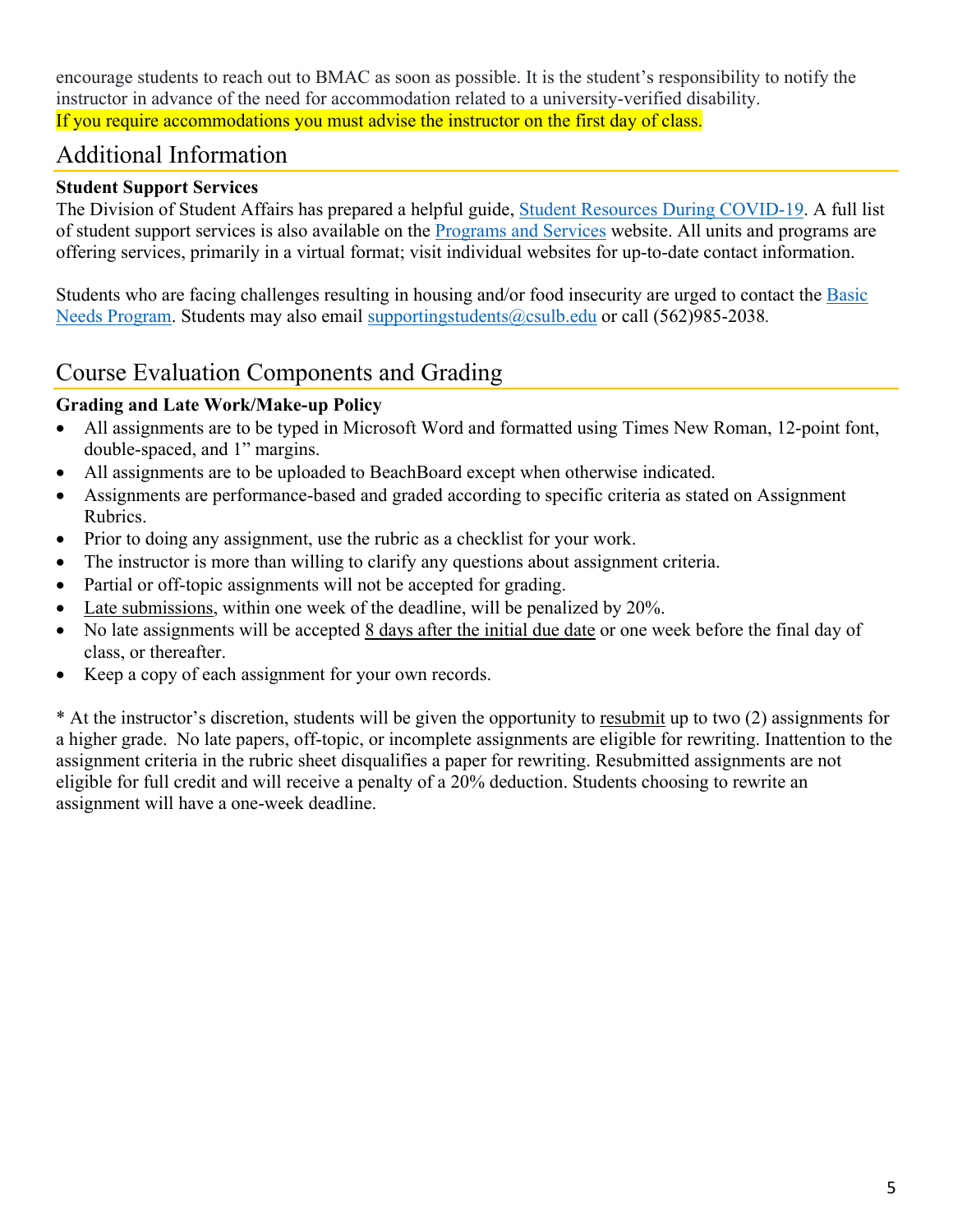## **DESCRIPTION OF ASSIGNMENTS**

#### **In our course you will conduct a literature study. That means that you will use one picture book for all assignments throughout the semester.**

**All assignments are due @ 11:59pm the night before class, unless otherwise stated.**

# **ELD Lesson**

- You will write a formal lesson plan based upon the ELD standards and your assessment of the language level of your EL Focus Student. ELD utilizes a wide range of strategies to foster comprehension and fluency for English Learners (ELs).
- You will select two sets of words (four verbs and four nouns) for a minimum of eight (8) total words from your children's storybook to teach using ELD techniques.
- Alternative assignment due to pandemic: You will design and record yourself practicing delivering an ELD lesson.
- Prior to teaching the lesson, Teacher Candidates will record themselves practicing the lesson  $(< 5$ minutes). Upload the video to YouTube and add the link at the bottom of your lesson plan. Your videos will not be shared with other teacher candidates in the course.

# **Spelling Assessment**

- Alternative assignment due to pandemic: Teacher candidates will analyze two writing samples from a first grade student.
- Use multiple forms of on-going, authentic assessment of the stages of spelling.
- Identify a child's strengths and needs and make recommendations for spelling and/or grammar; and writing instruction.

### **Signature Assignment: Writing Process: Instruction, Assessment and Reflection**

- Alternative assignment due to pandemic: You will pair with another Teacher Candidate. Each of you will take turns being the "teacher" and "student". Using any video conferencing tool (Zoom, FaceTime, Google Duo, etc.), the "teacher" and "student" will select a focus for the writing.
- The "teacher" will walk the "student" through the entire writing process: prewrite, draft, revise, edit and publish.
- See Appendix A for requirements and rubric.

# **Visual and Performing Arts (VAPA) Lesson**

- This part of your literature study unit moves "beyond" the selected work of children's literature, but it remains based upon the book. In this case, the content will be derived from the Visual & Performing Arts Framework (visual arts, drama, dance, music).
- Using a theme, idea, or artistic technique found in the storybook, you will create a VAPA project that includes grade level VAPA and ELA standards.
- Alternative assignment due to pandemic: You will not submit a lesson plan, but you will post pictures of the activities and final product(s) to the Discussion Board.

# **Virtual Field Trip**

- Taking inspiration from your picture book, you will choose a content area and integrate it with ELA and technology.
- Alternative assignment due to pandemic: You will upload your Virtual Field Trip to Discussion Board and provide feedback to at least 5 other classmate's Virtual Field Trips.
- You must include the following:
	- Content Area, Subject, Grade Level, ELA Standards, Content Area Standards,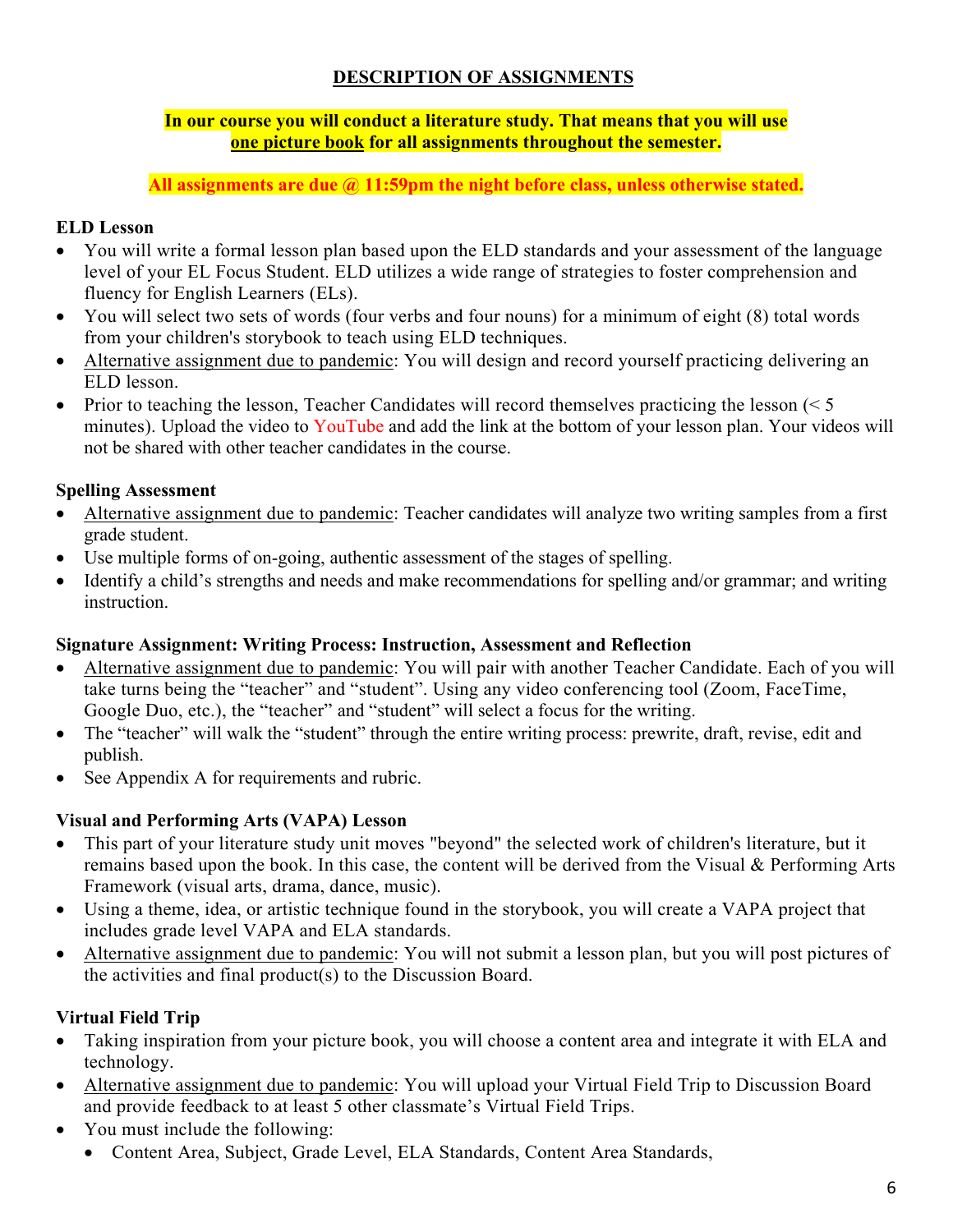- Basic facts about that topic (examples: population, demographic info, significance of topic, etc.), Places to visit in that location or places to visit to learn about the topic (examples: cities, buildings, museums, statues), Pictures and images, and a culminating activity.
- **You must include links to external sources. That is what makes the field trip interactive! Failure to do so will result in a significant grade reduction.**

### **Field Experience, Clinical 2:**

- In response to the global pandemic, this course has been modified. Instead of working with a small group of students, you will complete *Alternative Assignments* (viewing video lessons and working with another Teacher Candidate). Detailed descriptions of each lesson will be on BeachBoard.
- After you upload or copy/paste the alternative assignments to  $S4$   $\omega$  The Beach, you will upload a copy of that file to Beachboard's Dropbox.

| <b>Field Experience Alternative Assignment Equivalency Hours</b> |          |  |
|------------------------------------------------------------------|----------|--|
| <b>ELD</b> Lesson                                                | 2 hours  |  |
| <b>Spelling Assessment</b>                                       | 2 hours  |  |
| <b>Signature Assignment: Writing Process</b>                     | 3 hours  |  |
| <b>VAPA</b> Lesson                                               | 1 hour   |  |
| Virtual Field Trip                                               | 2 hours  |  |
| <b>Total Hours:</b>                                              | 10 hours |  |

# **Evaluation Method**

| <b>Assignment Description</b>                | <b>Points</b> | <b>Linked to SLO</b> |
|----------------------------------------------|---------------|----------------------|
| Attendance/In Class Participation            | 20            | $SLO$ #4             |
| <b>ELD</b> Lesson                            | 10            | $SLO$ #2             |
| <b>Spelling Assessment</b>                   | 15            | $SLO$ #2             |
| <b>Signature Assignment: Writing Process</b> | 20            | $SLO$ #2             |
| <b>VAPA Lesson</b>                           | 10            | $SLO$ #2             |
| Virtual Fieldtrip                            | 20            | $SLO$ #1             |
| Fieldwork (S4 $\omega$ The Beach)            |               | SLOs # 3 & 4         |

# **NO LATE SUBMISSIONS OF THE SIGNATURE ASSIGNMENT OR VIRTUAL FIELD TRIP WILL BE ACCEPTED**

### **Course Grading Scale**

| <b>Percent Range</b> | <b>Letter Grade</b> |
|----------------------|---------------------|
| $90 - 100\%$         |                     |
| $80 - 89\%$          | R                   |
| $70 - 79\%$          | $\subset$           |
| $60 - 69\%$          |                     |
| 59% and below        |                     |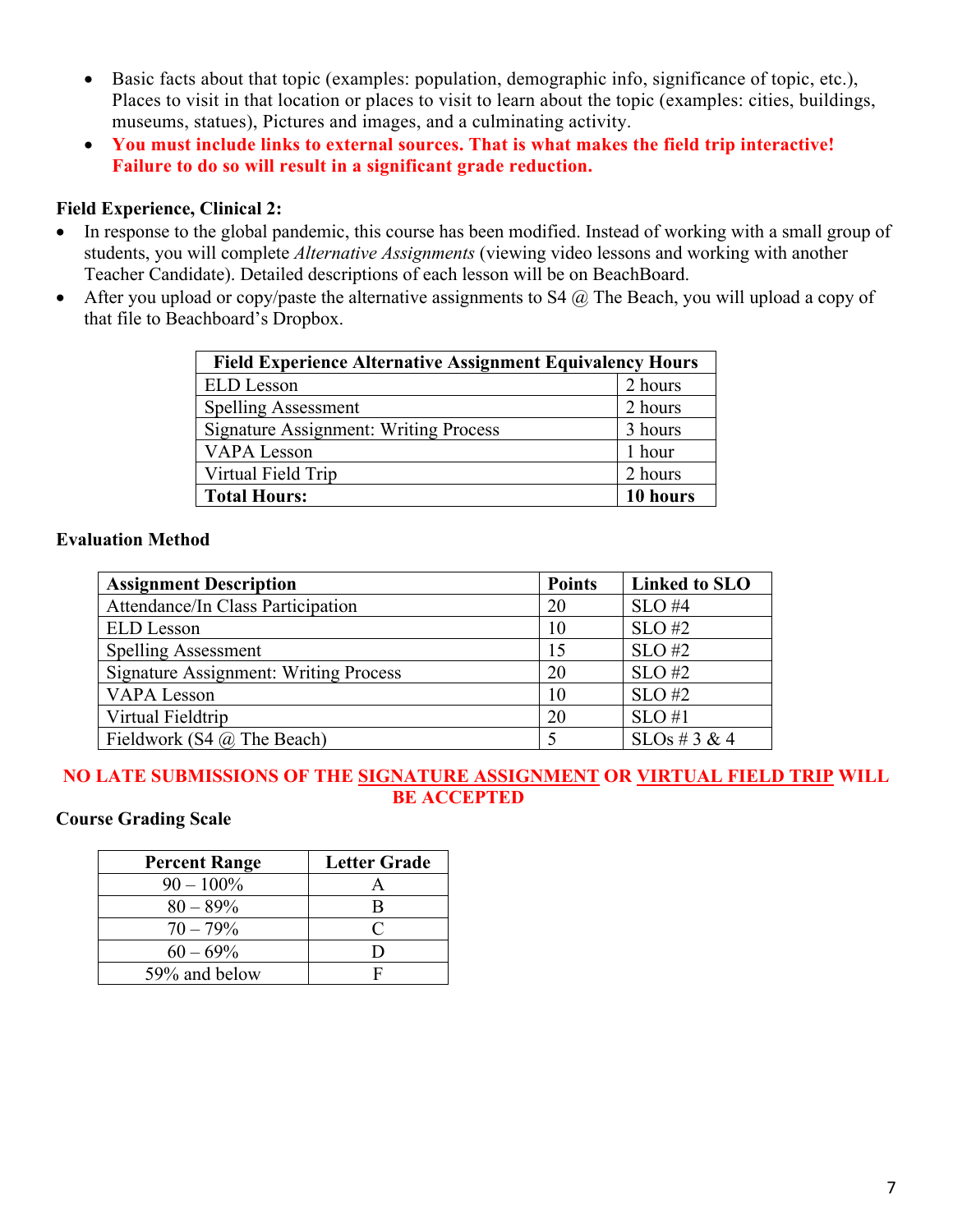#### **EDEL 442 Course Calendar (Subject to Change)**

**All assignments & discussion posts are due @ 11:59pm the night before class, unless otherwise stated.**

| <b>WEEK</b>   | <b>COURSE TOPICS</b>                                                                                                                                                                            | <b>ASSIGNMENTS</b>                                                                                                                                                                                                                                              |
|---------------|-------------------------------------------------------------------------------------------------------------------------------------------------------------------------------------------------|-----------------------------------------------------------------------------------------------------------------------------------------------------------------------------------------------------------------------------------------------------------------|
| $W-1$<br>1/18 |                                                                                                                                                                                                 | <b>Martin Luther King Jr. Day - No Class</b>                                                                                                                                                                                                                    |
| $W-2$<br>1/25 | *Introductions/Syllabus<br>*BeachBoard<br>*Culturally Responsive Pedagogy -<br>mindset & theoretical background                                                                                 | DUE:<br>*Upload your MSCP Card to Dropbox                                                                                                                                                                                                                       |
| $W-3$<br>2/1  | *English Language Development<br>-ELD Quick Assessment<br>*Selection of Culturally Responsive<br>Core Book<br>In-class activity $-$ "English"<br><b>Language Learners" article</b>              | DUE:<br>*Reading: "English Language Learners" article (in<br>Beachboard)<br>*Syllabus Scavenger Hunt due to Dropbox                                                                                                                                             |
| $W-4$<br>2/8  | <i><b>*ELA Standards</b></i><br>*Differentiated Instruction<br>*ELD Vocabulary & Concept<br>Development Lesson<br>-ELD Strategies<br>-Lesson Planning<br>In-class activity – Griffin, Ch. 2 & 3 | DUE:<br>*Reading: Griffin 2 & 3<br>*Getting to Know My Group due to Dropbox<br>*ELD Quick Assessment due to Dropbox                                                                                                                                             |
| $W-5$<br>2/15 | *Book Walk<br>*Interactive Read Aloud<br>*Character Study<br>In-class activity – Griffin, Ch. 1                                                                                                 | DUE:<br>*Reading: Griffin 1                                                                                                                                                                                                                                     |
| $W-6$<br>2/22 | In lieu of a class meeting:<br>1. Watch the "F.A.T. City" video and<br>complete the Study Guide<br>2. Submit the Study Guide to<br>Dropbox                                                      | DUE:<br>*Add the questions and/or modeled think alouds you<br>would ask during your Read Aloud to Discussion Board<br>*Character Study Semantic Maps due to Discussion<br><b>Board</b><br>*"F.A.T. City Study Guide" Due to Dropbox by<br>Monday, 3/1 @ 11:59pm |
| $W-7$<br>3/1  | *Signature Assignment Review - Part<br>$\bf{l}$<br>In-class activity $-$ Cox, Ch. 7                                                                                                             | DUE:<br>*Reading: Cox, Ch. 7<br>*Reading: "Bloom's Taxonomy & Critical Thinking"<br>article<br>*ELD Lesson Plan Due to Dropbox & Video Uploaded<br>to YouTube                                                                                                   |
| $W-8$<br>3/8  | *Signature Assignment Review - Part<br>$\rm II$                                                                                                                                                 | DUE:<br>*Reading: Cox, Ch. 7<br>*Reading: "Bloom's Taxonomy & Critical Thinking"<br>article                                                                                                                                                                     |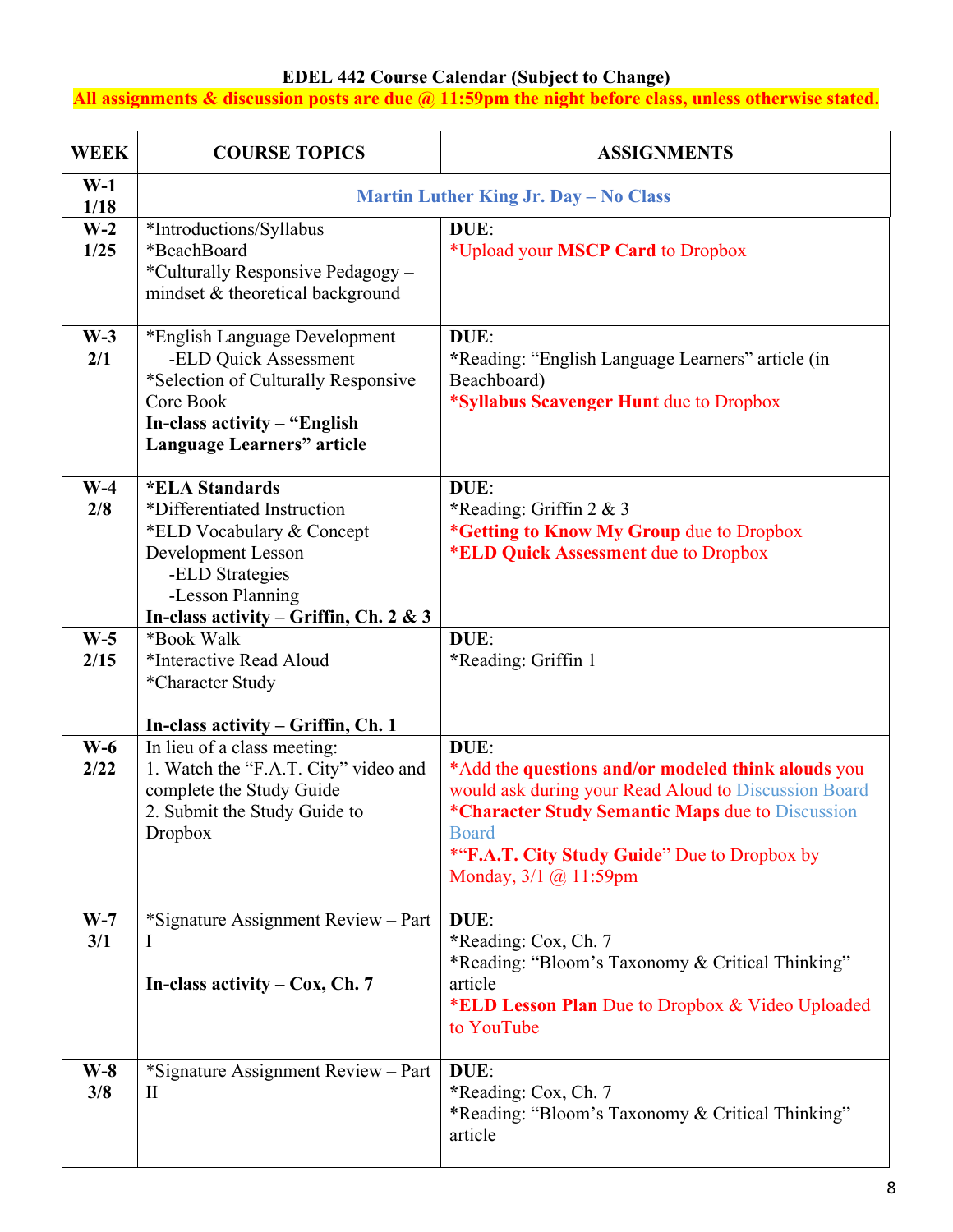| $W-9$<br>3/15<br>$W-10$ | *Developmental Stages of Spelling<br>*Spelling Assessment Workshop-<br>Group 1<br>In-class activity $-$ Cox, Ch. 10<br>*Developmental Stages of Spelling | DUE:<br>*Reading: Cox, Ch. 10<br>*Group 1's Spelling Assessment Due to Dropbox at end<br>of class<br>DUE: |
|-------------------------|----------------------------------------------------------------------------------------------------------------------------------------------------------|-----------------------------------------------------------------------------------------------------------|
| 3/22                    | *Spelling Assessment Workshop-<br>Group <sub>2</sub><br>In-class activity $-$ Cox, Ch. 10                                                                | *Reading: Cox 10<br><i>*Group 2's Spelling Assessment Due to Dropbox at end</i><br>of class               |
| $W-11$<br>3/29          |                                                                                                                                                          | <b>Spring Break</b>                                                                                       |
| $W-12$<br>4/5           | *Literacy Centers<br>*Guided Reading                                                                                                                     | DUE:<br>*Reading: Griffin 7                                                                               |
|                         | *Independent Reading                                                                                                                                     | *Signature Assignment Due to Dropbox on Monday,<br>$4/5$ @ 11:59pm                                        |
| $W-13$<br>4/12          | *RICA Overview<br>*Visual and Performing Arts (VAPA)<br>Lesson                                                                                           | DUE:<br>*Reading: Griffin 5                                                                               |
|                         | In-class activity $-$ Griffin, Ch. 5                                                                                                                     |                                                                                                           |
| $W-14$<br>4/19          | *Integrating Lessons using<br>Technology - Virtual Field Trip                                                                                            | DUE:<br>*Reading: Griffin 10<br><b>*VAPA Lesson Photos Due to Discussion Board</b>                        |
|                         | In-class activity – Griffin, Ch. 10                                                                                                                      |                                                                                                           |
| $W-15$<br>4/26          | *Culturally Responsive Pedagogy                                                                                                                          | DUE:<br>*Submit 10 hours to S4 $@$ The Beach<br>*Confirmation of S4 Submission due to Dropbox             |
| $W-16$<br>5/3           | <b>Content Completed</b>                                                                                                                                 | *Virtual Fieldtrip Due to Discussion Board                                                                |

### **NO LATE SUBMISSIONS OF THE SIGNATURE ASSIGNMENT OR VIRTUAL FIELD TRIP WILL BE ACCEPTED**

# **I look forward to a successful semester!**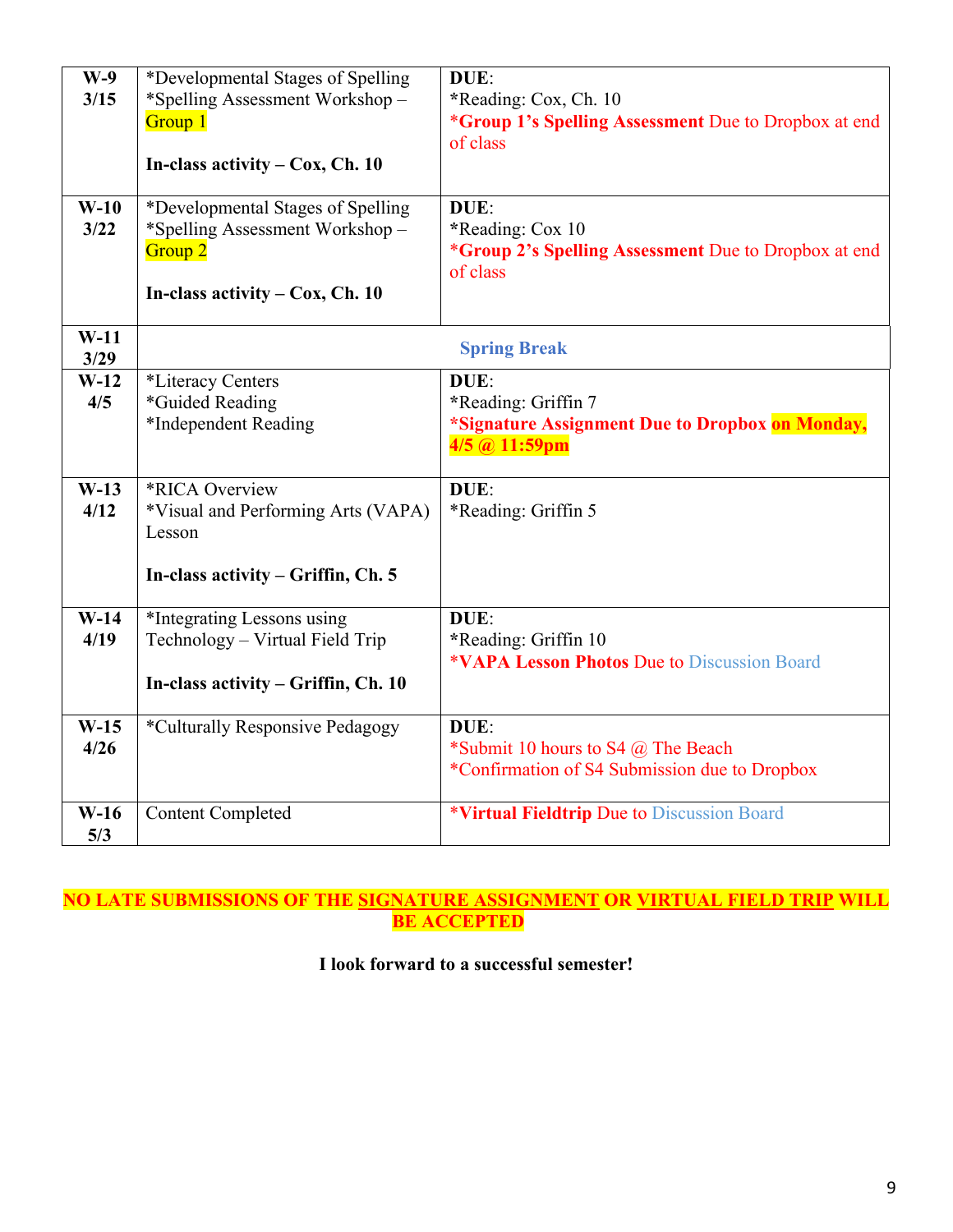



**Signature Assignment for EDEL 442: Teaching Language Arts**

*Writing Process: Instruction, Assessment, and Reflection*

# **Program Learning Outcome Assessed:**

#### **SLO 2**-**Lesson Implementation and Assessment**

- 1. Lesson is taught in alignment with specified standards (TPE 4.3)
- 2. Objective/Learning Target is clearly communicated to all Teacher Candidates (TPE 3.1, 3.2, 4.4)
- 3. Materials are prepared and utilized effectively (TPE 4.3)
- 4. Appropriate pacing is used to teach the lesson and monitor for student learning (TPE 1.5, 4.3, 4.4, 4.7)
- 5. A variety of questioning and active participation (overt and covert) strategies are used throughout the lesson (TPE 4.3)
- 6. The results of active participation strategies are used to adjust the instruction (TPE 1.8, 5.1, 5.2)
- 7. Teacher Candidates are engaged in self-assessment (TPE 4.5, 5.3)
- 9. Effectively implements appropriate and available technology (TPE 3.7, 3.8, 4.7, 4.8, 5.3)

### **Alternative Assignment due to Pandemic: Directions for Teacher Candidates**

1. Each of you will be assigned a partner. You should communicate with your partner via email or phone to determine a mutually agreed upon schedule.

2. Make sure you partner has read your picture book. You can share your book by reading it aloud to him/her/them or you can send a link of the book being read aloud (i.e. YouTube video).

3. You will conduct the Writing Process with your partner using the picture book you selected for the semester.

4. You will each take turns with the roles of "teacher" and "student". Partners will video conference each other, using any video conferencing tool (Zoom, FaceTime, Google Duo, etc.).

4. The "teacher" and "student" will select a focus for the writing (refer to Signature Assignment PowerPoint in our Signature Assignment Content Tab).

5. The "teacher" will walk the "student" through the entire writing process: prewrite, draft, revise, edit and publish. \***Use your assigned grade level Writing and Language standards.\***

### 6. Switch roles!

- 7. Upload the following to Dropbox:
	- 1. Your "student's" published **writing piece** that includes evidence of effective writing instructional strategies and applied formative, summative, and student self-assessment will be submitted for this assignment. Requirements include:
		- 1 scanned PDF file of your "student's" **Prewriting, Draft, Revising, Editing, and Publishing (final copy must be typed)** stages.
	- 2. Reflection and Self-Assessment Essay:
		- A written reflective analysis that includes formative, summative, and student self-assessment and analysis of the writing instruction and assessment experience.
		- Discuss the relationship between collecting and analyzing assessment data to providing instructional adaptations for your "student".
		- Discuss how your experience is informed by theory and practice by making reference to your readings in the required textbook, and to RICA Content Specifications.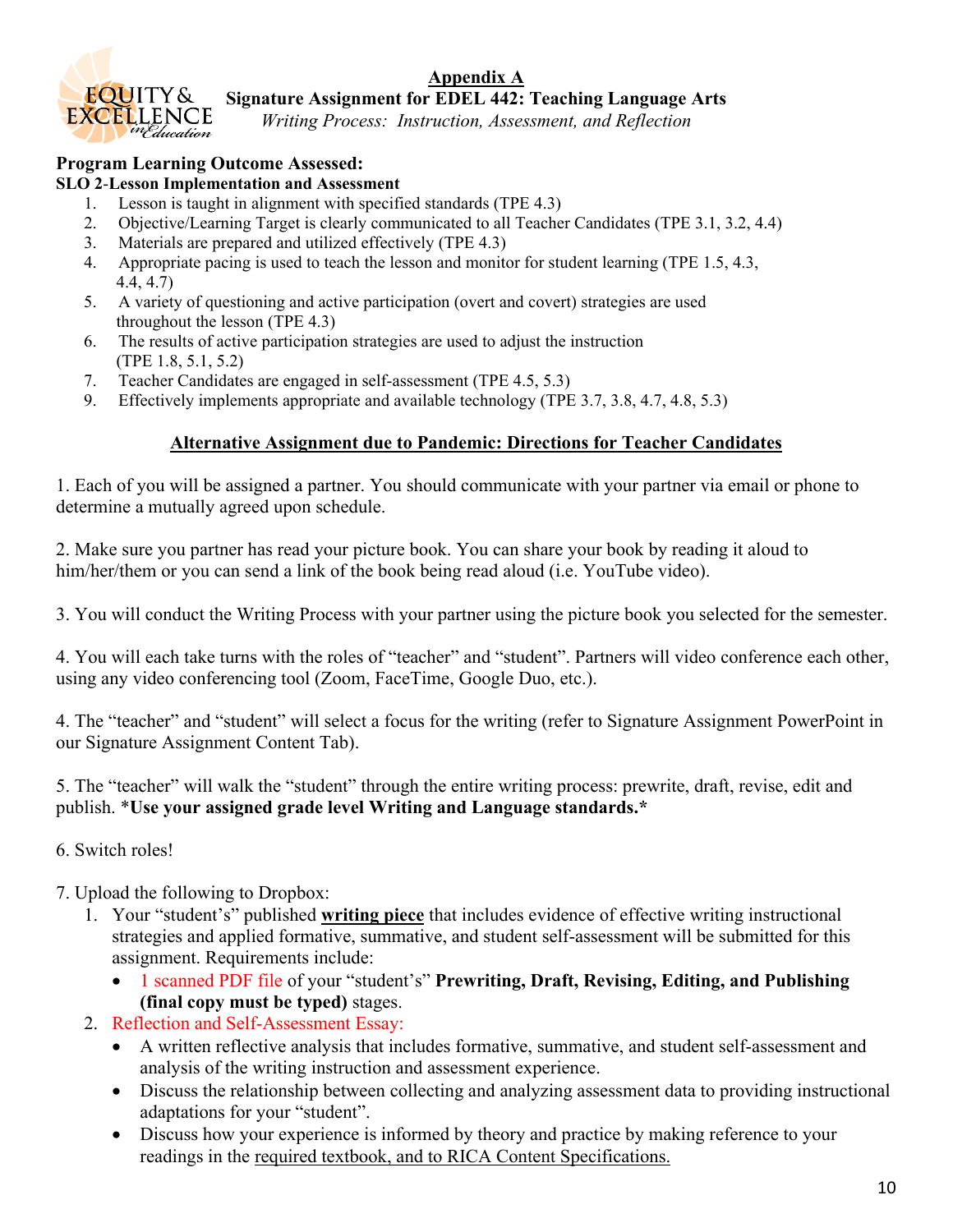## **Required Expectations**

As part of this project you should provide the following: (1) an appropriate and detailed language objective, (2) clearly identified writing strategies (3) evidence of the writing process (pre-writing, drafts, revising, editing), (4) final typed copy of published writing and (5) reflective analysis and assessment. It is expected that you will use your discipline specific knowledge to make decisions about adaptations and generated rationale statements.

| eoena |  |
|-------|--|
|       |  |

| <b>Total Points</b> | <b>College of Education Assessment Scale Equivalent</b> |
|---------------------|---------------------------------------------------------|
| $16 - 20$           | 4 (Exceeds Expectations)                                |
| $11 - 15$           | 3 (Meets Expectations)                                  |
| $7 - 10$            | 2 (Meets Some Expectations)                             |
| $3-6$               | 1 (Does Not Meet Expectations)                          |
| $0 - 2$             | $0$ (Can't Score)                                       |